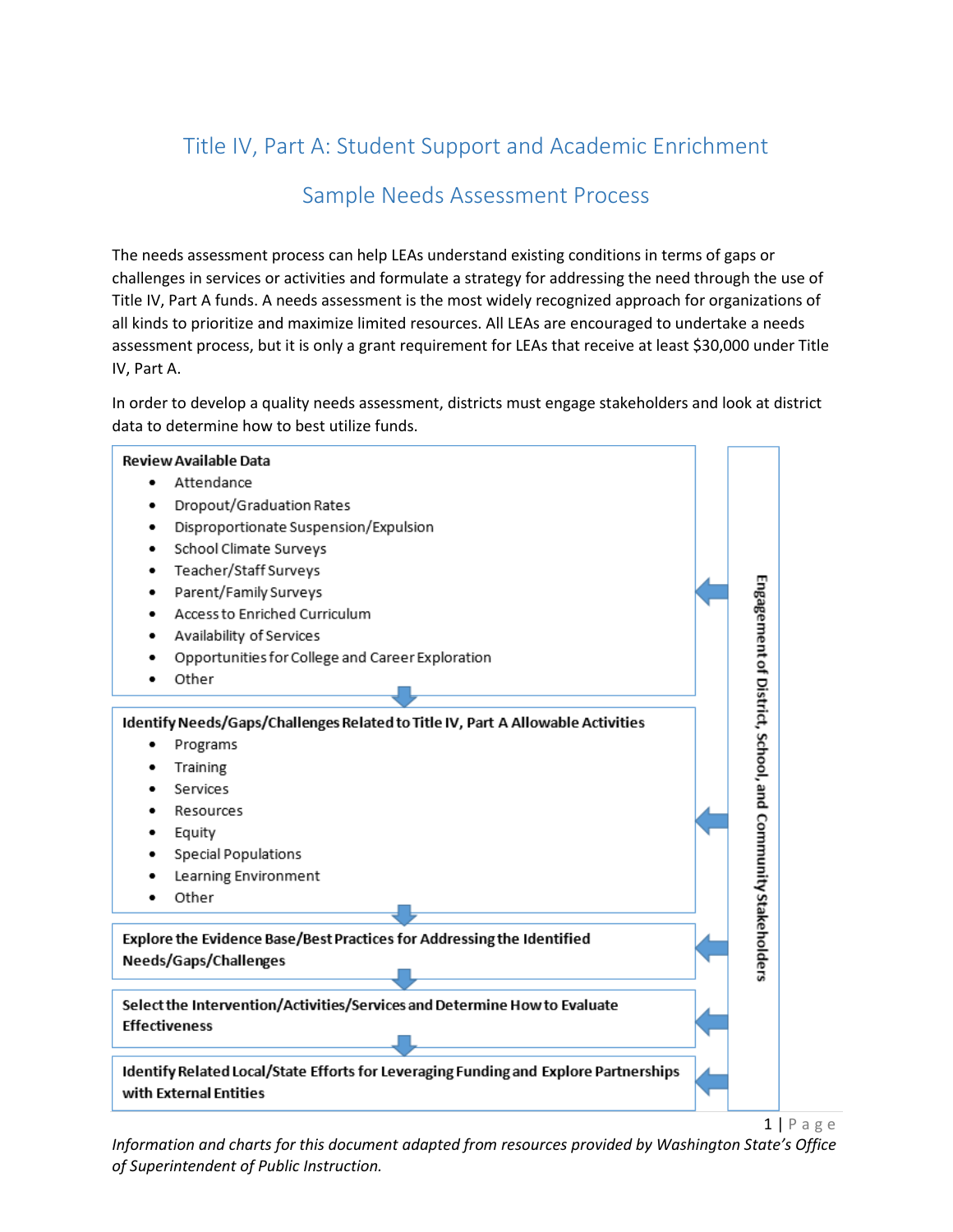# Logic Model

A Logic Model can help LEAs plan program activities and resources in a way that allows them to test assumptions about how activities will accomplish the intended program goals.

|                                                        | Inputs/Activities                                                                                                                                                                                                                                                                                                         | Output(s)                                                                                                                                                                                                                                                                                                                        | Intermediate<br>Outcome(s)                                                                                                                                                                                                                                                                                                        | Long-term<br>Outcome(s)                                                                                                                                                                                                                   |
|--------------------------------------------------------|---------------------------------------------------------------------------------------------------------------------------------------------------------------------------------------------------------------------------------------------------------------------------------------------------------------------------|----------------------------------------------------------------------------------------------------------------------------------------------------------------------------------------------------------------------------------------------------------------------------------------------------------------------------------|-----------------------------------------------------------------------------------------------------------------------------------------------------------------------------------------------------------------------------------------------------------------------------------------------------------------------------------|-------------------------------------------------------------------------------------------------------------------------------------------------------------------------------------------------------------------------------------------|
| Situation/<br>Need to be<br>Addressed                  | Examples:<br>Course development:<br>٠<br>new AP Biology course<br>Professional learning:<br>٠<br>Trauma-informed<br>practices<br>Services: add staff time<br>to provide school-based<br>mental health services<br>Curricula: stand-alone<br>٠<br>civics course materials<br>Activities: afterschool<br>٠<br>Lego robotics | Examples:<br>25 students enroll in<br>new AP biology course<br>100% of staff trained in<br>٠<br>trauma-informed<br>practices<br>20 additional hours per<br>week of behavioral<br>health counseling<br>All high schools provide<br>٠<br>the required stand-<br>alone civics course<br>20 students participate<br>٠<br>in robotics | Examples:<br>At least 50% of AP Bio<br>students take test<br>At least 75% of trained<br>٠<br>staff implement<br>practices<br>Students receiving<br>services increase<br>attendance by 20%<br>75% of students<br>٠<br>demonstrate mastery<br>of civics materials<br>50% students<br>٠<br>demonstrate increased<br>interest in STEM | Examples:<br>Increased accelerated<br>learning opportunities<br>Improved school<br>climate<br>Decreased<br>absenteeism rates<br>across the district<br>Students prepared for<br>active citizenship<br>Improved access to<br>STEM learning |
| Measurable Objectives/Outcomes for<br>Title IV, Part A |                                                                                                                                                                                                                                                                                                                           |                                                                                                                                                                                                                                                                                                                                  |                                                                                                                                                                                                                                                                                                                                   | Goal                                                                                                                                                                                                                                      |

*Information and charts for this document adapted from resources provided by Washington State's Office of Superintendent of Public Instruction.*

2 | P a g e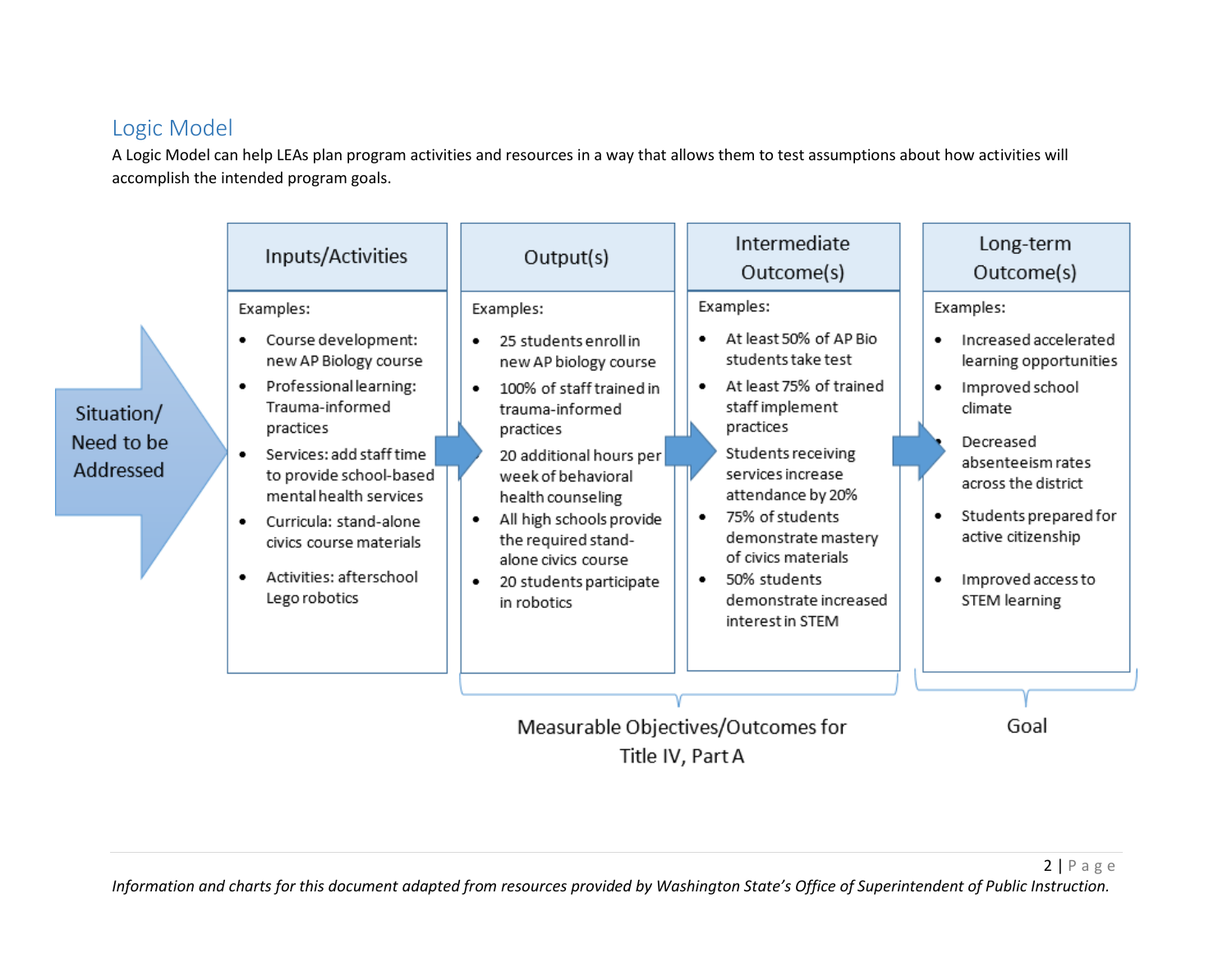# Identifying and Communicating Local Needs

LEAs should clearly communicate the results of the needs assessment, including specific data points and other information collected and analyzed during the process. The needs assessment results should guide the best use of funds using evidence-based programs and activities, and approaches. There must be a clearly articulated connection between the needs assessment results, program description, and budget within the application.

## Needs Assessment Application Alignment Examples

## Well-Rounded Education

## *Needs Assessment*

One of the primary goals in our district CSIP is to increase college and career readiness rates. Currently, our college and career data shows that 70% of students are college and career ready with only 42% of our minority students and 37% of our special needs students meeting college and career readiness. Our district would like to target students who are at high risk for not being college and career ready and increase supports to ensure we increase our number of students who leave high school on a path to either a college or a career.

## *Program Description*

Our district will be hiring a college and career coach who will work with students that are identified as falling behind in college and career readiness and help those students with advising and counseling on academic and occupational training.

## *Assessing Program Effectiveness*

The effectiveness of the college career coach will be measured by analyzing the change in the rates of students meeting the college and career ready benchmarks. We will pay particular attention to examining change in college and career readiness rates among our minority students and students who have special needs. Our district approach to improving the college and career readiness rates will be reassessed and adjusted as needed based on the student data and additional needs assessment activities.

#### *Budget*

• Salary and fringe benefits for college and career coach